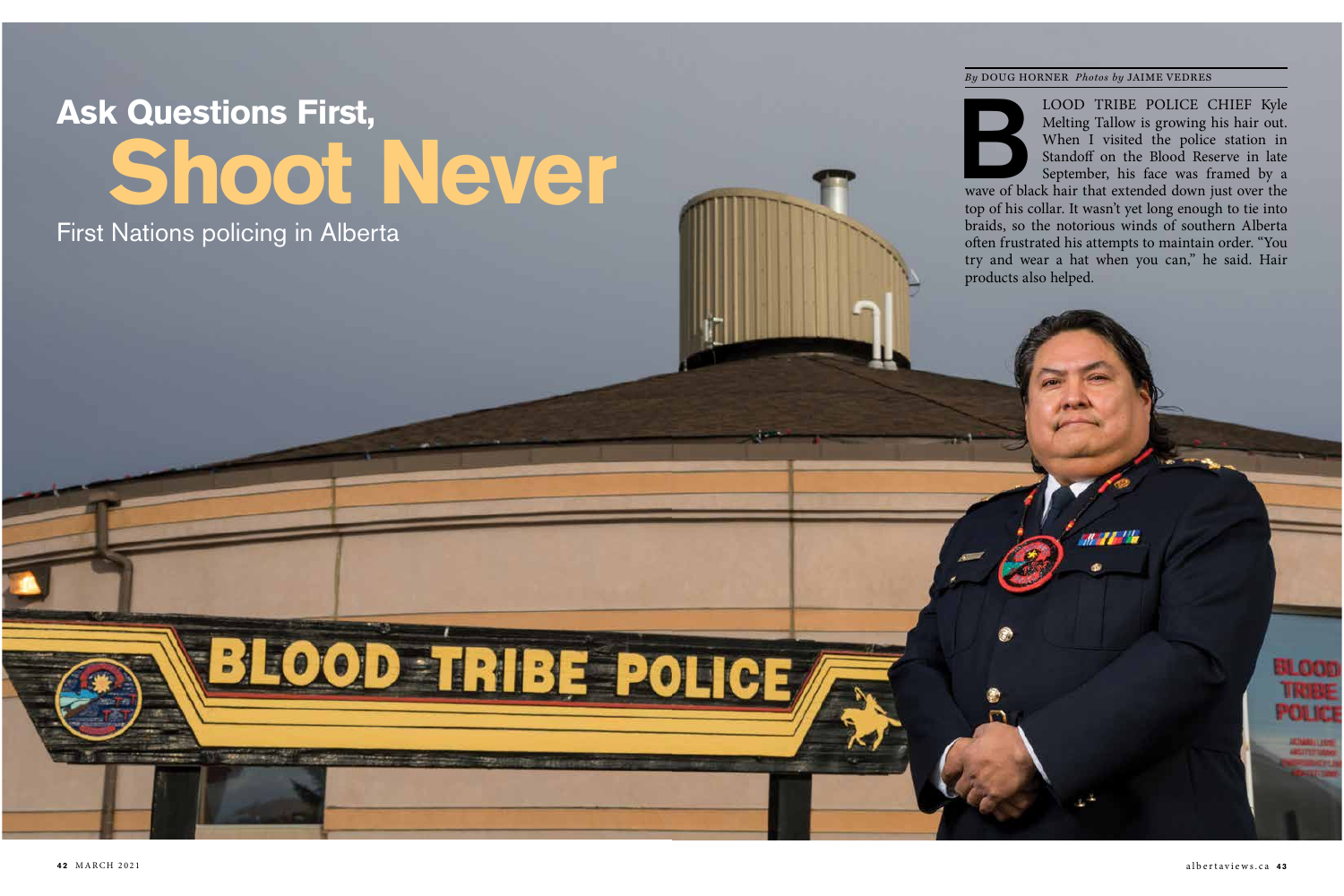

*Melting Tallow has spent 24 years working for First Nation police services. The values on the plaque are*  Ainnakowa *(respect),*  Iiyika'kimat *(persevere) and* Kimmapiiyipitsinni *(compassion).*

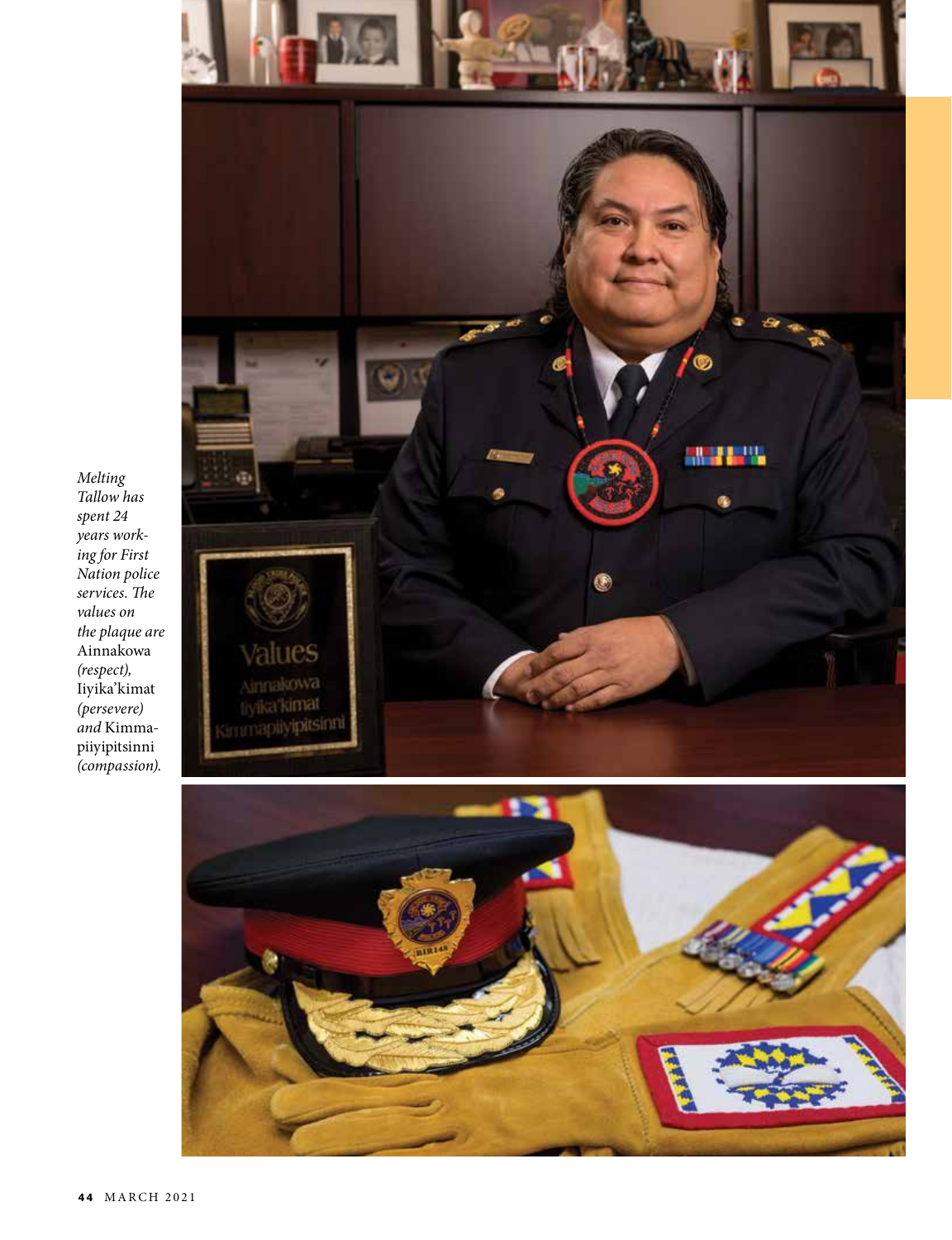## **We're not just going to fill our cells and put everybody in jail. It's not going to work; it hasn't worked for 100 years."**

kyle melting tallow

Two-thirds of the 32 officers with the Blood Tribe Police Service (BTPS) identify as Indigenous. Three of them, including Melting Tallow, started to grow their hair at the outset of 2020. Long hair, in Blackfoot culture, is considered a symbol of strength. The police chief talked about the value of using his platform to showcase his identity and express pride in his heritage. He gave the example of Norman Manyfingers, a former Calgary officer who grew braids in the early 1990s. The three BTPS officers are joining in that tradition of challenging the status quo of what it means to be a police officer in Canada. "I wanted to keep that going so it's not lost," he said.

Melting Tallow is 48 and has spent his career—24 years and counting—working for First Nation police services. The BTPS is one of three self-administered First Nation police services in Alberta. The other two are the Tsuut'ina Nation Police, which covers the reserve that borders southwest Calgary, and the Lakeshore Regional Police, which serves five First Nations in northern Alberta near Lesser Slave Lake.

These services are similar to others in Canada in that they're overseen by a civilian commission and abide by laws and standards set out by legislation. But there are also important differences. One is related to funding. The federal and provincial governments jointly fund 36 such services across Canada through the First Nations Policing Program (FNPP). Federal funding comprises 52 per cent of each service budget and the province or territory covers the rest. Other differences are more philosophical. The program was created in 1991 to provide a more culturally responsive and community-focused type of policing. It was intended to address many of the same criticisms of systemic racism that are levelled against police today. The key strategy for realizing this vision was to train Indigenous people to police their own communities.

I had driven to Standoff to learn more about this independent and parallel system of law enforcement at a time of active debate across Canada about how to rethink and reform the police.

HIS PAST JUNE, A FEW WEEKS AFTER the killing of George Floyd by Minneapolis police, Blood Tribe Chief Roy Fox issued a statement about systemic racism. He shared the story of an unprovoked attack by two RCMP officers outsi killing of George Floyd by Minneapolis police, Blood Tribe Chief Roy Fox issued a statement about systemic racism. He shared the story of an unprovoked attack by two RCMP officers outside between the creation of BTPS in 1991 and discriminatory conduct by the Mounties. "Blood Tribe members have had their share of encounters with systemic racism in all areas,

including the criminal justice system," the statement reads. The statistics are stark. Ivan Zinger, the Correctional Investigator of Canada, released a report in 2020 that showed more than 30 per cent of inmates serving a federal sentence in this country identify as Indigenous. They account for less than 5 per cent of the general Canadian population. A CBC database tracking people killed by police in Canada shows that from 2000 to June 22, 2020, 555 people lost their lives to police. Eighty-nine, or 16 per cent, were Indigenous.

Rick Ruddell, a professor of justice studies at the University of Regina, explained that the FNPP was created after government task forces and inquiries concluded that Indigenous people were getting substandard policing. First Nations started taking matters into their own hands, creating their own police without input or direction from the government. "In the 1980s… a lot of these independent police services started emerging throughout the country, Manitoba, Quebec, a little bit in Ontario," Ruddell said. The FNPP was created to professionalize these services and provide a way to fund them. He explained how the program was well intentioned, even revolutionary. Canada is the only country in the world with a national program for funding standalone police in Indigenous communities. "The problem, though, was that they were chronically underfunded," Ruddell said.

Today these services are seen as the second-class police service, said Erick Laming. A member of the Shabot Obaadjiwan First Nation in Ontario who's working on his Ph.D. in criminology from the University of Toronto, Laming agrees that First Nations police have been underfunded from day one. "They're not taken seriously to do a job even though their jobs are more complex and more difficult than a lot of other police services," he said. Some reserves and First Nations communities have high levels of crime and poverty. These issues, Laming explained, have their roots in colonial policies such as residential schools. In 2019 the Blood Reserve, for example, had a crime severity rating five times higher than the provincial average and a violent crime severity rating six times higher. These indicators take into account both the volume and the seriousness of incidents reported to police. (The Blood Reserve is the largest reserve by area in Canada and home to about 9,000 residents.)

Trying to do more with less has undermined the FNPP's potential. Twenty-two of the original 58 self-administered services have disbanded. Officer retention is a challenge and the proportion of Indigenous officers is falling. Dwayne Zacharie, the chief of a self-administered service from the Kahnawake Mohawk Territory south of Montreal, stepped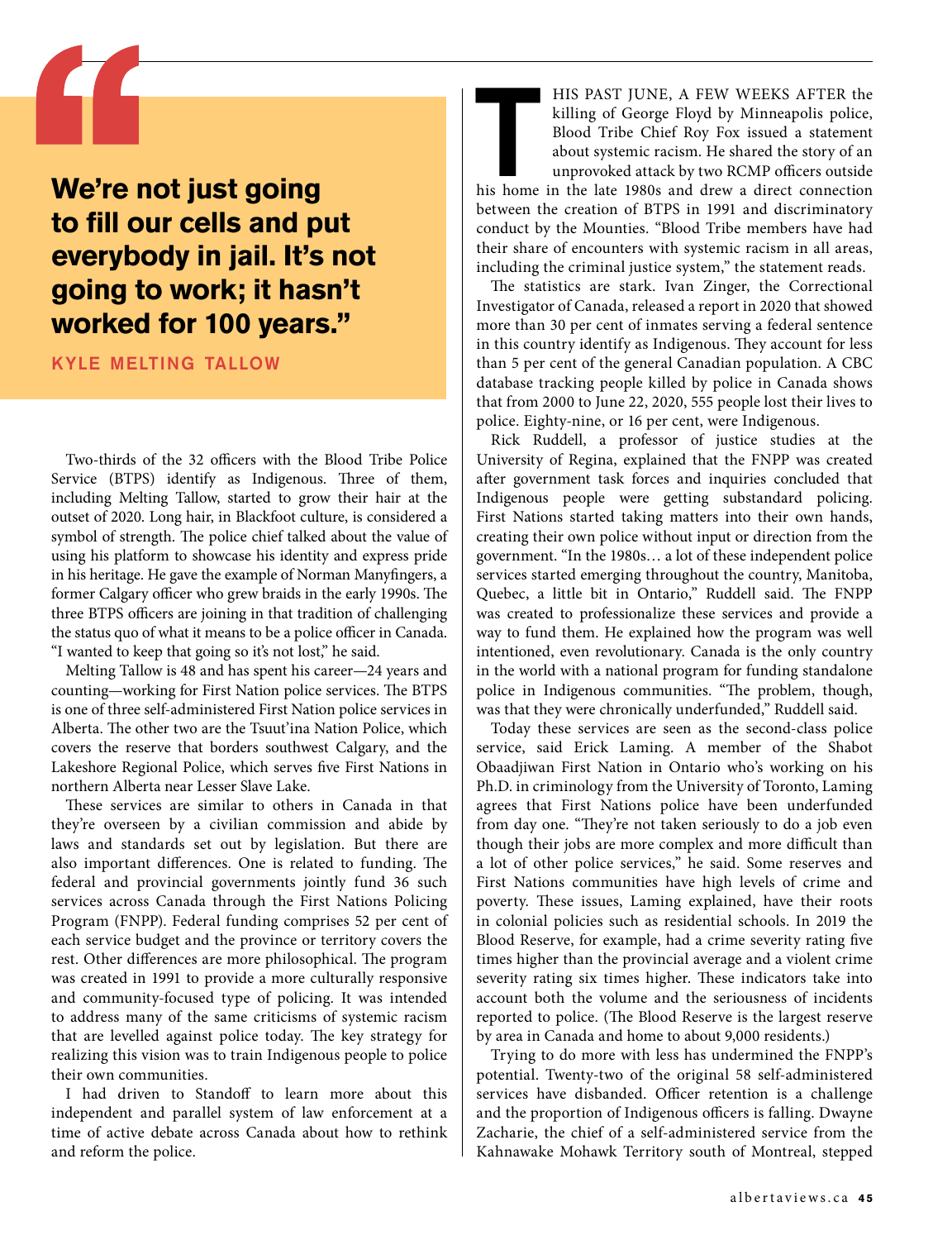down as the president of the First Nations Chiefs of Police Association at the end of October after serving three terms. He estimated 1,300 Indigenous officers worked under the FNPP when he joined the Kahnawake Peacekeepers in 1996. Today it's more like 800. "So we're going in the wrong direction," Zacharie said.

ESPITE THE HEADWINDS, BLOOD police<br>have achieved a remarkable feat: No BTPS<br>officer, over the past 30 years, has fired their gun<br>at another human. "We have never had anybody<br>that we shot, or shot at," Melting Tallow said.<br> have achieved a remarkable feat: No BTPS officer, over the past 30 years, has fired their gun at another human. "We have never had anybody that we shot, or shot at," Melting Tallow said.

distrust of police among many Indigenous people. It was the RCMP that carried out many of the Canadian government's racist policies against Indigenous people, such as catching and returning children who tried to escape from residential schools. Indeed, Melting Tallow felt a change in how he was treated by the community when he started out as a freshfaced constable with the Siksika Nation Police Service (since disbanded) at the age of 25. He grew up on the reserve, which is about an hour's drive southeast of Calgary. "My circle of friends went really small," he said. "Nobody sent me Christmas gifts and stuff, because I was transitioning into something. I had some authority. I had the power to remove someone's rights from being a free person to being in jail."

He admits to being a little overzealous after graduating from RCMP training in Regina. He saw the world in black and white. You did wrong, you got a ticket. You did wrong, you went to jail. Melting Tallow thought he was doing a good job. "There was no complaint about my conduct to the chief of police. The complaints came through my dad. Everybody was talking to my dad." Casey Melting Tallow was also an officer with Siksika Police, and one day he took his son aside.

"Use your ears," he told the young officer. "That's what they're there for. You only got one mouth, but you got two ears." The advice stuck. Kyle began supplementing his by-the-book RCMP training with on-the-ground teaching from the community. "Those lessons came all the way up until even now and we're still learning," he said.

Melting Tallow became acting police chief of the Blood Tribe in 2016 and took the role permanently in 2018. "There's never been anybody who has grown up in the system, so to speak, who's taken over the lead," he said.

The BTPS record, or lack thereof, on deadly use of force is noteworthy even for a small and rural service, Laming said. "It just highlights the cohesiveness of the relationship between police officers and the community." He's researching use of force by Canadian police and the experiences of Indigenous and Black community members when interacting with officers. His own database has found that over two years, 2018–2019, police in Alberta shot at people in 39 separate incidents, killing 14.

"Look at the roots of First Nation policing—you wanted people from the community, right?" Melting Tallow said.

*William Singer III says officers such as Sergeant Jim Bennett sometimes drop by his home "to see how I am doing—if I had food, if I was OK."*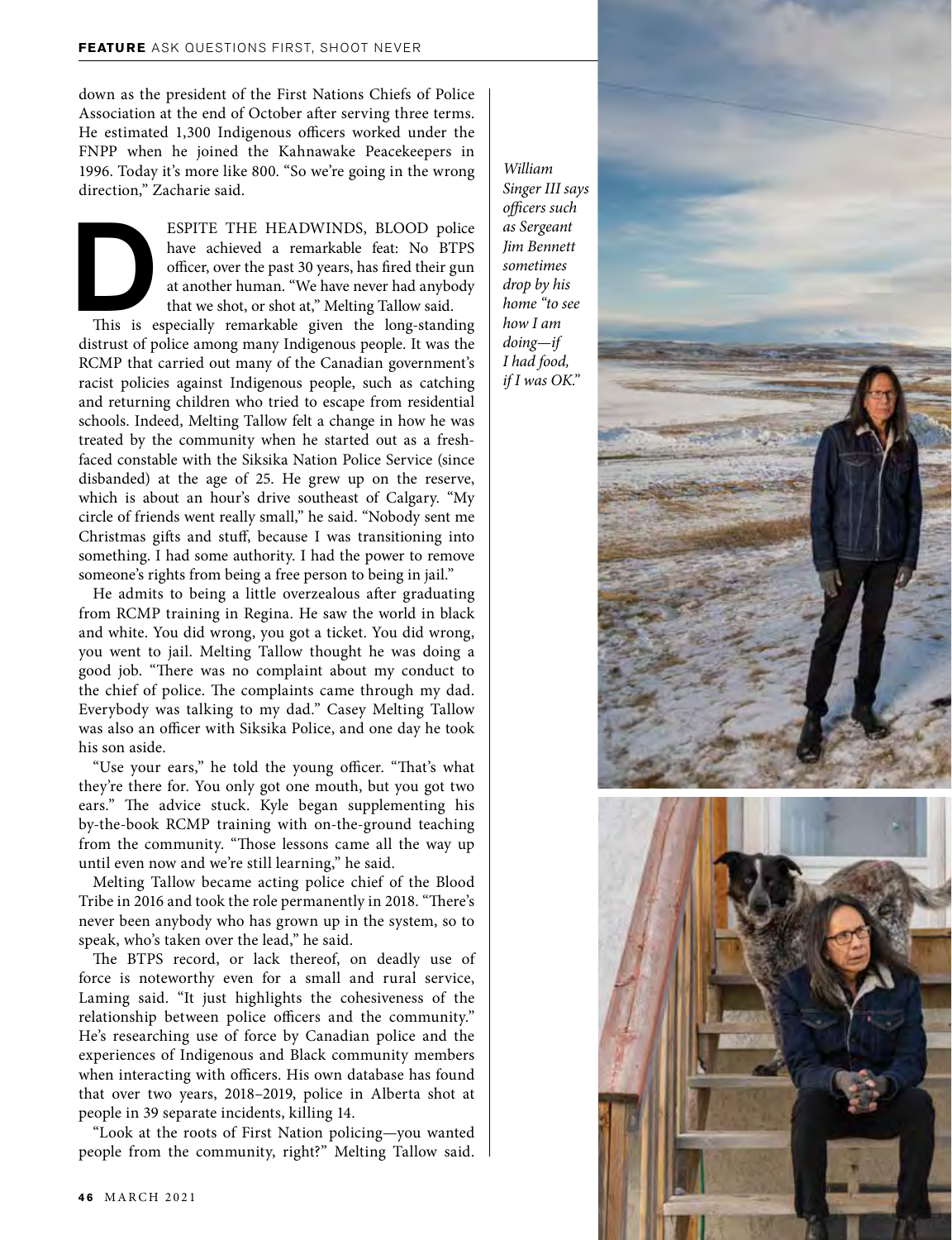

#### william singer III on racism in cardston:

**"Whether or not we're in the right, we're always in the wrong−no matter what the situation is."** 

> "So when you know somebody, even if they're pointing a gun back at you, you might be poised to [shoot], but you give that second thought." Several recent initiatives were designed to further embed Blood police in the community. Starting in 2017, new BTPS recruits are trained at Lethbridge College instead of the RCMP academy in Regina. Local elders teach cadets about Blackfoot history and culture, colonialism and the legacy of the residential school system. "When [cadets] become police officers there's a connection already there," Melting Tallow said. "They seek out those elders for more information. The learning is always continuous."

> At the end of 2017 Melting Tallow rented rooms at a conference centre in Lethbridge and invited his staff, police commissioners, elders, band councillors and other community leaders for a week-long brainstorm session about the future of the reserve's police service. The discussions focused on the Declaration of Elders, the *Kainayssini*, which is the Blood Tribe's constitution and provides a set of guiding principles for the Kainai people. Three values were singled out for the police: *Iiyika'kimat*, which means try hard or persevere; *Ainnakowa,* the Blackfoot term for respect; and *Kimmapiiyipitsinni*, compassion.

> "Compassion," Melting Tallow explains. "You've got to have that. We're not just going to fill our cells and put everybody in jail. It's not going to work, because it hasn't worked for 100 years." The new values are displayed on a plaque in his office. They've also been painted on the side of every marked police vehicle.

> WILLIAM SINGER III IS AN ARTIST AND ACTIVIST who has spent most of his 56 years living on the Blood Reserve. He belongs to a variety of advocacy groups, including Idle No More, Community in Unity, the American Indian Movement and the Oldman Watershed Council. He also organizes his own *o'tapi'sin aohkanooyaawa*, or people's gatherings. He held one on the reserve this past Canada Day in solidarity with Black Lives Matter.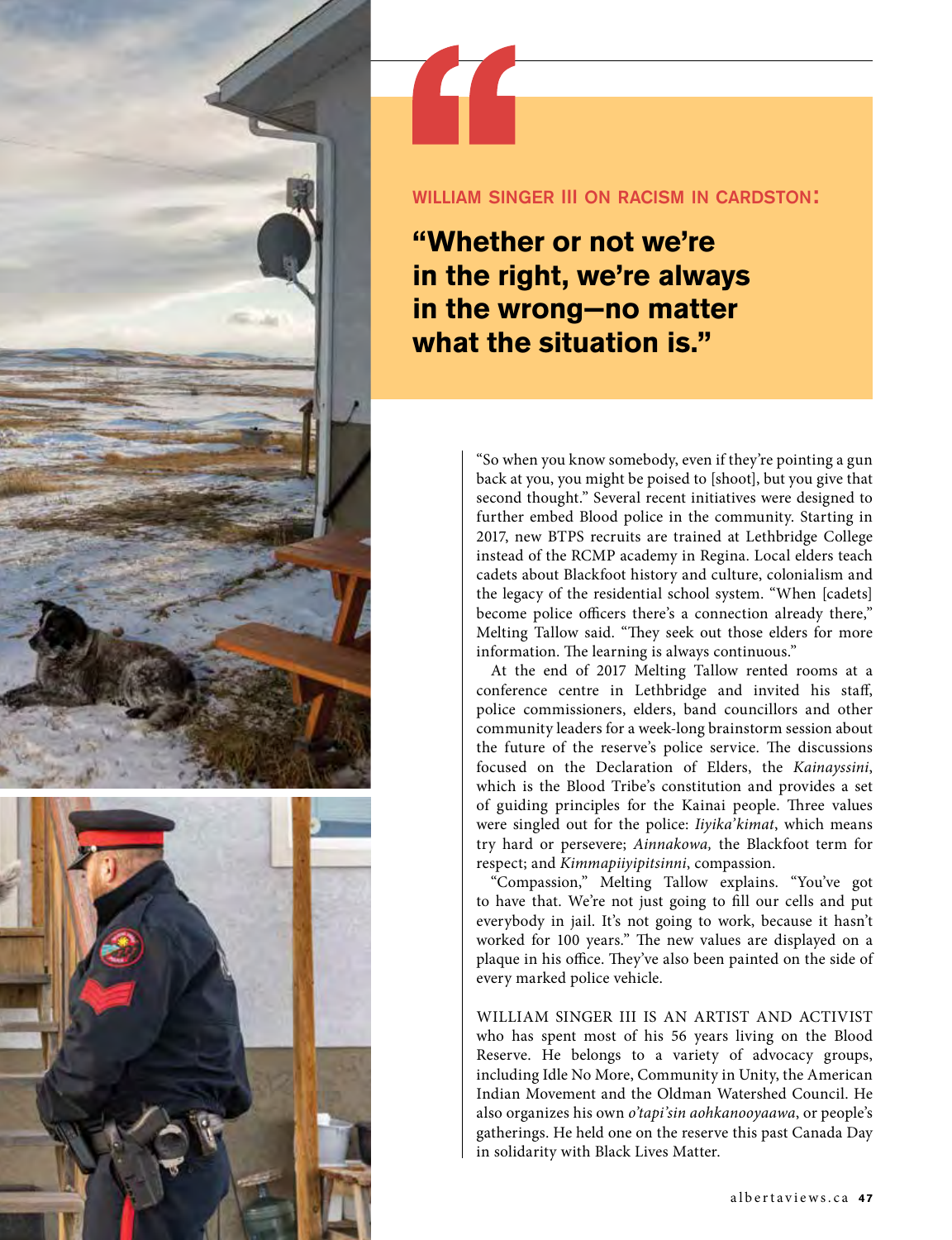I asked Singer if he saw the video of Allan Adam, chief of the Fort Chipewyan First Nation, getting tackled and punched by an RCMP officer outside a casino in Fort McMurray in March of 2020. "When I see that, I always think, 'Well, that could be me,'" he said.

Singer summed up his relationship with the RCMP by describing an illustration by Everett Soop, an Indigenous cartoonist and essayist whose work appeared in the *Kainai News* in the 1970s and early 1980s. "Me and My Shadow" was one of Soop's first published cartoons and depicts a caricature of an Indigenous man whose shadow is in the unmistakable silhouette of a Mountie in uniform.

Singer spent seven years in residential schools and was forced to keep a closely cropped brush cut. "I didn't like that. I felt like I was a different person," he said. "Every family member had long hair, really long hair. So for me that was a tradition that I wanted to keep going." His father warned him that long hair would make him a target for police.

"When I was 16, I started having run-ins with the RCMP here on the reserve, either in Fort Macleod, Cardston or Lethbridge." It got worse when he started driving. "I would get followed. I would get hassled." And when he was in his early 20s, his cousin, Chester Heavy Runner Jr., was shot and killed by a Lethbridge police officer.

Singer said his interactions with the RCMP have improved recently. Officers from the Cardston detachment support him when he organizes an event. "But it's just that understanding that they're on the other side of the road in a different place. And I'm on this side. It's a completely different world."

He's not talking about a metaphorical road. The Blood Reserve is bordered by three rivers: the Oldman to the north, the Belly to the west and the St. Mary to the east. The south border runs horizontally along the line of Highway 5. On a map, the reserve looks like someone spilled a glass of water that flowed freely across the paper on three sides, but encountered a hard and fast barrier at the bottom. Step north across Highway 5 and you're in Moses Lake, a small community where many struggle with homelessness, poverty and addiction. Step south and you're in prosperous, teetotalling Cardston.

An Aboriginal Peoples Television Network documentary from 2019 chronicled the ways Indigenous people experience racism in Cardston. "Whether or not we're in the right, we're always in the wrong—no matter what the situation is," Singer said, adding he's grateful the Blood Tribe has its own dedicated police service. "Not only are they here on the reserve and they're some of our community members, but there's an understanding of the climate that we live under."

Every once in awhile a BTPS officer stops by to visit Singer and his wife on their property about 13 km north of Moses Lake. The last time was in early 2020 at the outset of the pandemic. "They just came by to see how I was doing—if I had food, if I was okay, if I was depressed," he said. The officer mentioned community resources that were available if he needed help dealing with grief or just needed someone to talk to. "They take their time to talk to you because this is their community," he said.

*Officer Jim Bennett visits tiny homes in Moses Lake, built so that locals have somewhere safe to sleep when the shelter closes every spring.*



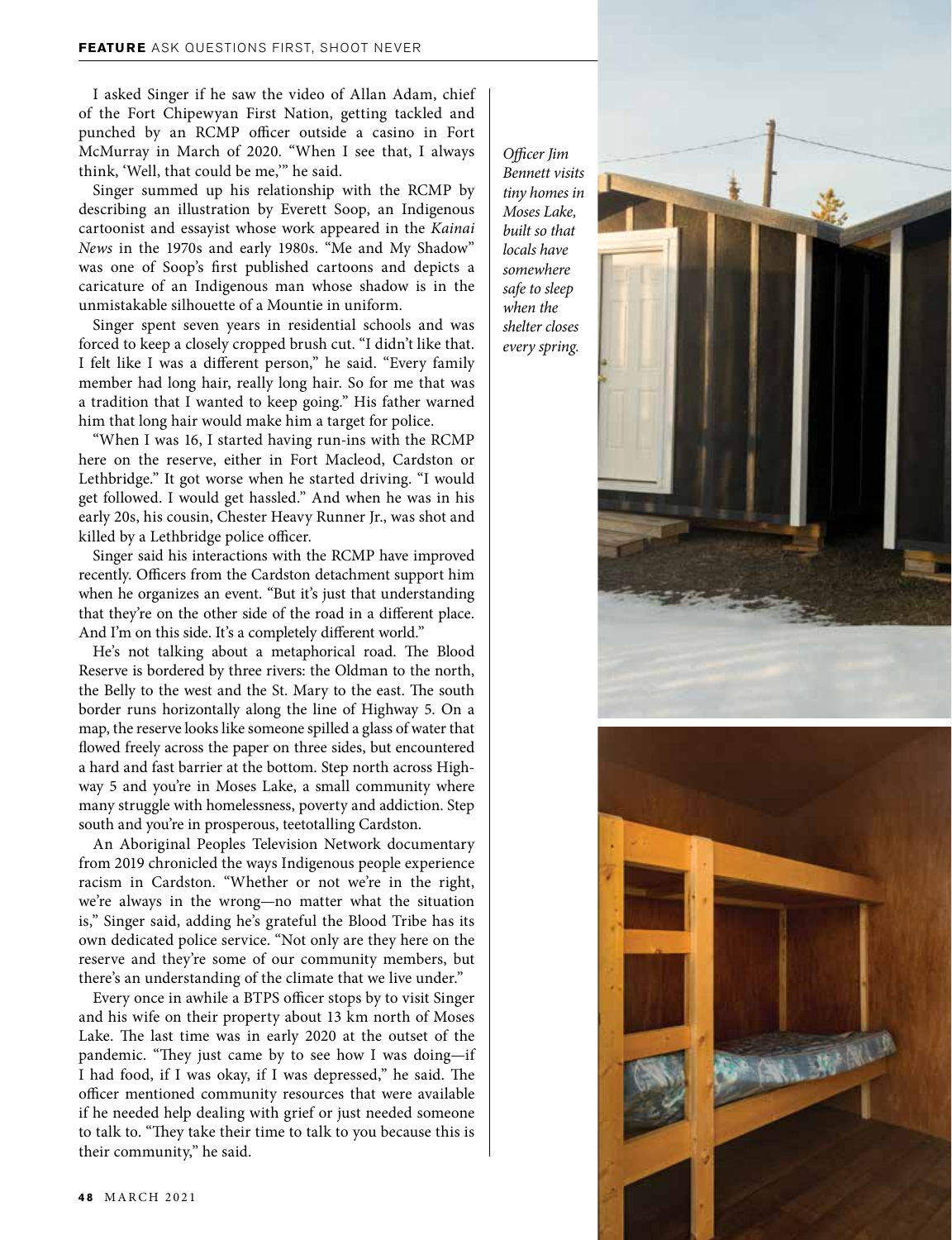

terri-lynn fox, kainai wellness centre

S THE DIRECTOR OF THE KAINAI Wellness<br>Centre, Terri-Lynn Fox oversees a variety of<br>community and counselling services on the<br>Blood Reserve. "They need to be more visible,"<br>she said of BTPS police. They're always invited<br>to Centre, Terri-Lynn Fox oversees a variety of community and counselling services on the Blood Reserve. "They need to be more visible," she said of BTPS police. They're always invited violence has to do with policing," Fox said. "Missing and murdered Indigenous women and girls has to do with policing. Residential schools and all the effects have to do with policing." But even though she's frustrated by the lack of engagement, Fox understands that the BTPS are stretched thin. "They do the best they can given the resources they have."

In 2014 the Auditor General of Canada issued a detailed analysis of the FNPP that revealed a fundamental disconnect between theory and practice. The federal government never intended for the FNPP to fully fund police services in First Nations communities. The goal was to enhance existing police with Indigenous officers, who would provide communityoriented services. But five of the 10 self-administered services surveyed for the AG's report said they had totally replaced the provincial police in their communities.

Public Safety Canada responded to the AG report by updating the terms and conditions of the FNPP to better reflect the reality on the ground.

The most recent update, in 2018, defines self-administered First Nation services as providing "day-to-day, local police services." The program doesn't fund specialized units, such as investigative teams or forensic services. For anything beyond a frontline response, First Nation police are supposed to reach out to the agency outlined in the Provincial Police Services Agreement—the RCMP, Ontario Provincial Police or the Sûreté du Québec.

"We would be calling [the RCMP] more if we knew that they would come," said Dale Cox, chief of the Lakeshore Regional Police Service (LRPS). "We don't call because we know they're not able to—they don't have the capacity either. So we do the best we can." Cox has been an officer for 43 years, including three decades with the RCMP.

With a homicide, Cox said the RCMP will do the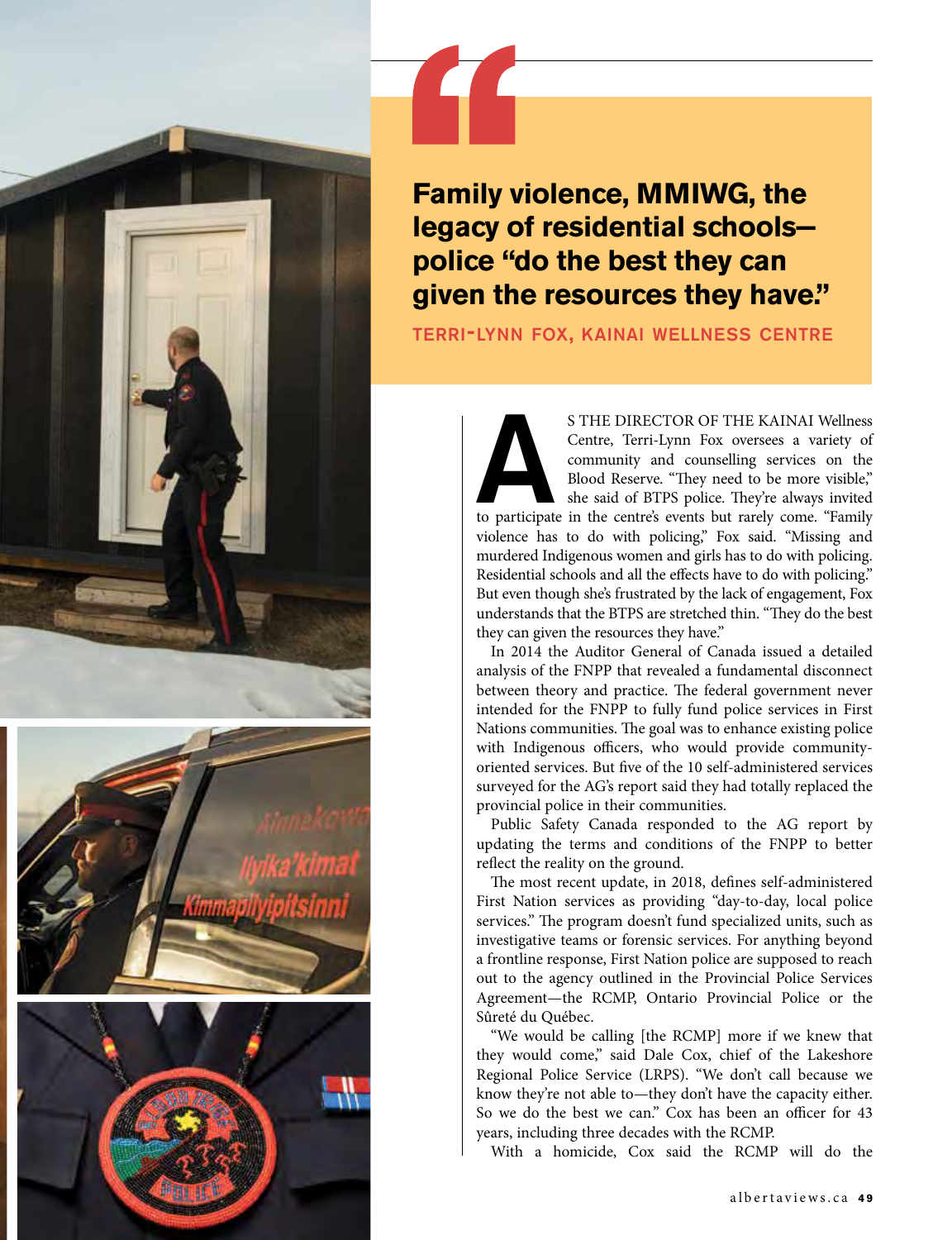*Bennett was presented with a headdress in 2012 by the Kainai Warrior Society, a Blood Tribe veterans association.*





**albertaviews.ca/ archives**: Tsuut'ina First Nations Peacemaking Court (May 2001)

**archive**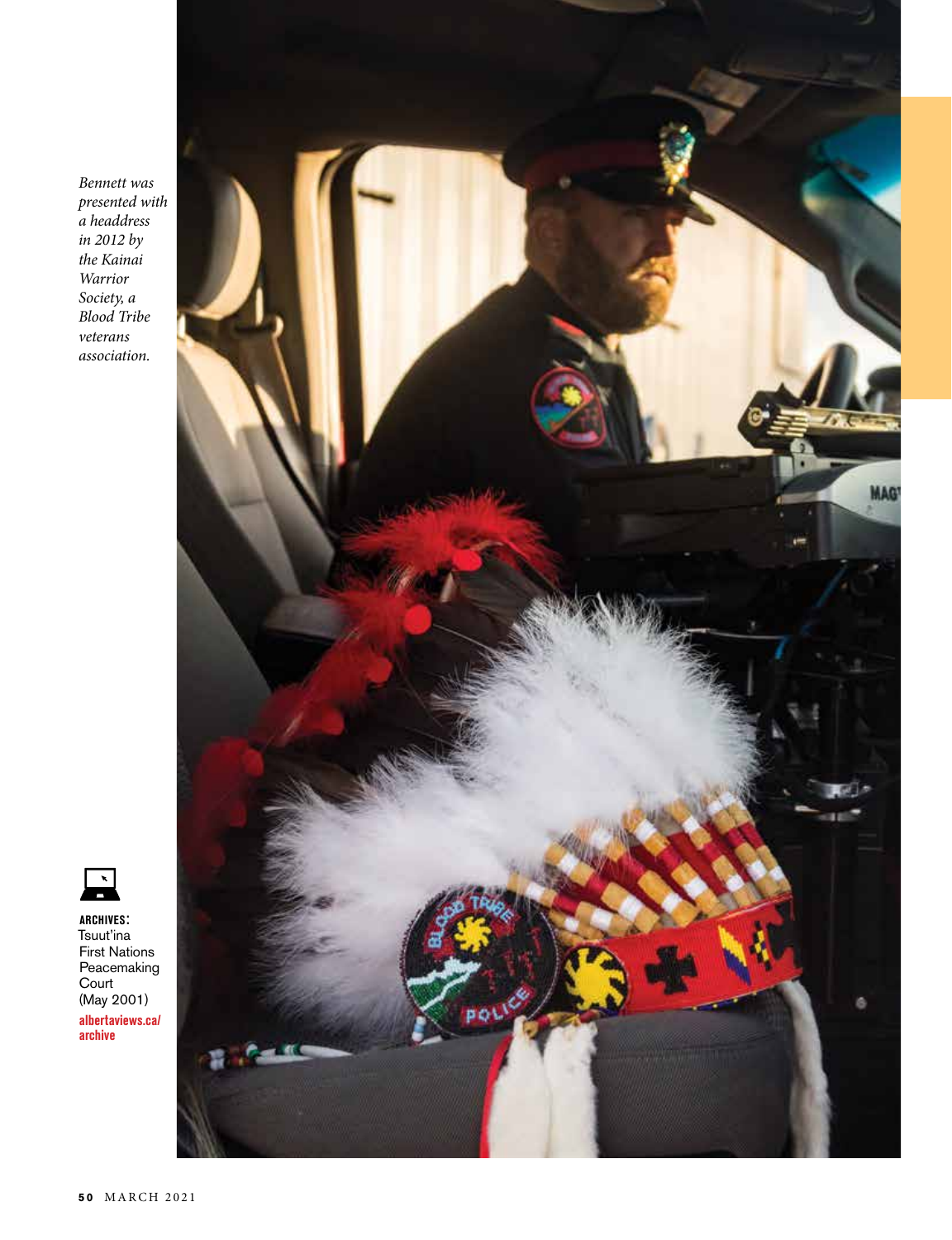### **"To go in some of these homes and see this poverty and the things that officers see, especially out here, it's difficult."**

**sergeant jim bennett**

investigation without question. "After that it starts to get very unclear and it falls to the discretion of the RCMP if they will attend, or if they have the resources to attend," he said. When I talked to Cox in late October, his officers were working on a fatal hit and run as well as conducting longer-term drug investigations with possible connections to organized crime. "All that translates into more officer time spent doing the files, which keeps snowballing—you keep getting further and further behind, because while you're doing that, calls are still coming in," Cox said. Other police services in Canada are funded for specialized units that take over an investigation so frontline officers can focus on the next call.

Melting Tallow described a similar dynamic on the Blood reserve. Some investigations inevitably get shelved because officers can't follow up in a timely manner, which leads to an erosion of trust in the community. The BTPS was recently funded for an additional five officers, bringing the total to 37. Instead of adding to the front line, Melting Tallow is creating an investigative unit. He plans to have the five-officer team operational by April 2021.

Dwayne Zacharie has done something similar with the Kahnawake Peacekeepers, which have a three-member investigative unit. But he said First Nations services make sacrifices to fund these necessary resources, such as paying officers across the service a lower salary, because the FNPP doesn't recognize specialty units as a legitimate expense.

Tsuut'ina police are in a unique situation—they have a close working relationship with the Calgary Police Service and the RCMP. Tsuut'ina's band government also supplements their budget; the FNPP funds 10 officers and the nation another 16. The service has grown, said police chief Keith Blake, in anticipation of an influx of visitors expected with a \$4.5-billion project that will include 1,200 acres of retail, office and tourist amenities along the ring road in southwest Calgary.

The FNPP was created to encourage Indigenous officers to work and live in the same community over their career. This would allow officers to build relationships and trust.

But demanding workloads, lower pay, fewer benefits and a dearth of opportunities for career advancement have led to burnout and high turnover. Six of the Lakeshore Police's 13 officers left in 2019. That was an unusually bad year, but officer retention is a struggle for First Nation services across Canada. An officer with BTPS told me he recently crunched some numbers and discovered that 80 per cent of their new hires leave after three years.

Cox is proud of the relationship that LRPS officers have cultivated with the community, but he added: "It's hard to put on fire prevention talks when you're always putting out fires."

First Nations police services are funded through agreements between the band, province and federal government. All three chiefs of Alberta's self-administered First Nations services said the three levels of government rarely make it to the table for meaningful negotiations. This means the terms of old agreements limp forward year after year with last-minute, one-year extensions. It's hard to plan for the future when you don't know if you can keep the lights on next year.

N THE SAME DAY I TALKED TO Melting<br>
Tallow in his office, which is in one of<br>
two mobile trailers added to the station in<br>
2016, Governor General Julie Payette was<br>
in the Senate chamber in Ottawa delivering<br>
the throne sp Tallow in his office, which is in one of two mobile trailers added to the station in 2016, Governor General Julie Payette was in the Senate chamber in Ottawa delivering

Parliament. Under the heading "Addressing Systemic Racism," Payette pledged that the federal government would "accelerate work to co-develop a legislative framework for First Nations policing as an essential service."

The report on missing and murdered Indigenous women and girls, released in June 2019, called for a similar reform.

Weeks after the throne speech, Alberta introduced Bill 38, the Justice Statutes Amendment Act 2020, which Justice Minister Kaycee Madu said would formally recognize First Nations police services in legislation.

Tsuut'ina police say the province is acknowledging their worth. "We have the same training that's required, we have the same qualifications and recertifications, our standards and audits occur every two to three years like every other police service," chief Blake told media. "Now we're actually being recognized, and that means a great deal to our officers and the community."

A BTPS statement outlined how Bill 38 would provide more stability and security. It also noted that existing systemic inequities make it difficult to offer the community the service it deserves or provide employees with the support they require. "We have not had access to the same resources or opportunities as our policing partners," the statement read.

If First Nations police are classified as an essential service, funding could improve. Melting Tallow said the current model feels like a lottery. "Is it census? Is it crime rate?" He has no idea what criteria Public Safety Canada uses to decide which service gets what sum of money. A PSC spokesperson seemed to confirm this assessment in an email. "Introducing legislation that makes Indigenous policing an essential service would